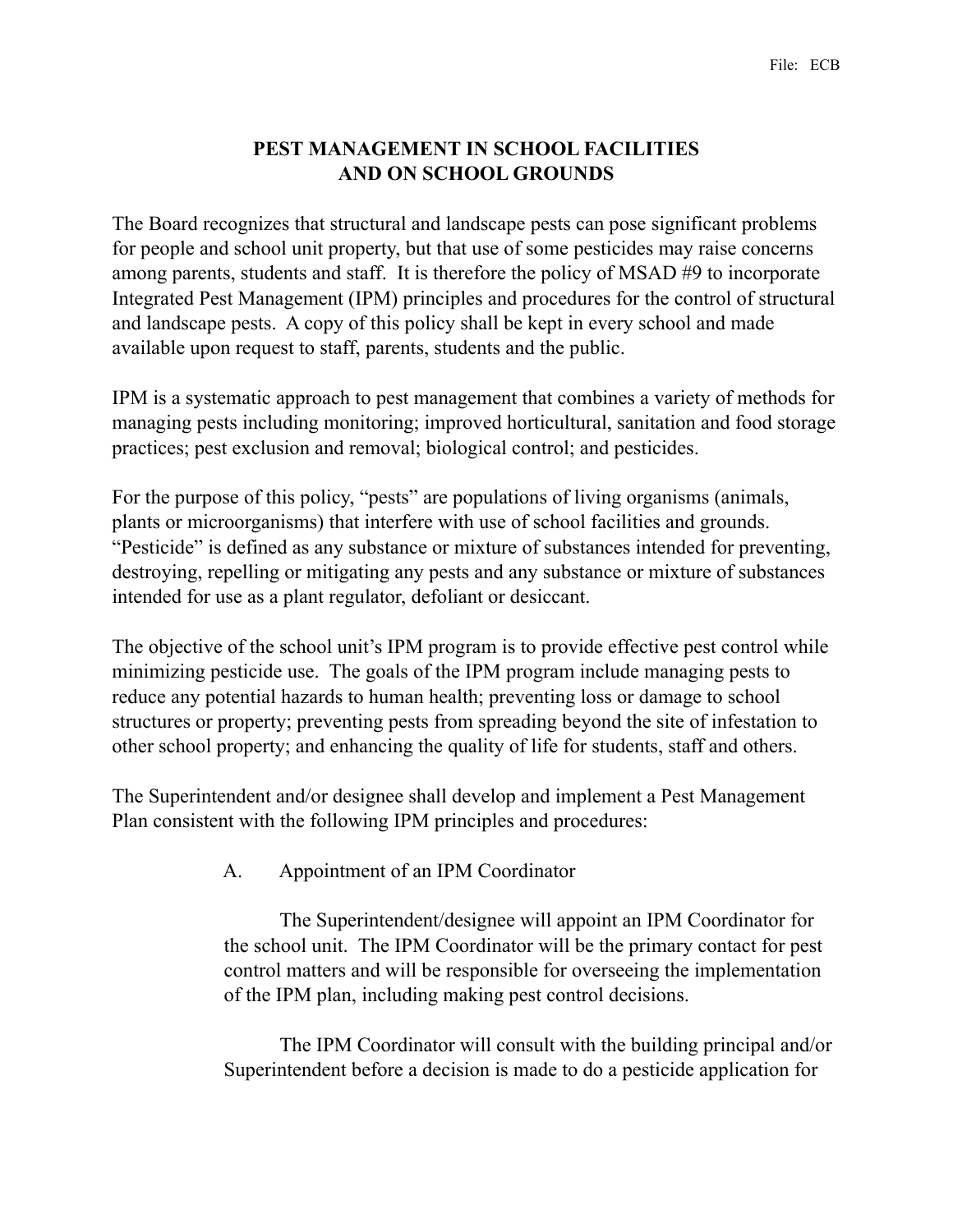which notice is required and before providing notification of the planned application.

The IPM Coordinator's responsibilities may include:

 1. Recording and monitoring data and pest sightings by school staff and students;

 2. Coordinating pest management with pest control contractors;

 3. Recording and ensuring that maintenance and sanitation recommendations are carried out where feasible;

 4. Ensuring that any pesticide use is done according to the school unit's Pest Management Plan and Chapter 27 Me. Dept. of Agriculture Board of Pesticides Control Rules ("Standards for Pesticide Applications and Public Notification in Schools");

 5. Making the school system's pest management policy available in every school building;

 6. Having available for parents and staff a copy of the Maine regulation pertaining to pesticide applications in schools (Chapter 27 Me. Dept. of Agriculture Board of Pesticides Control "Standards for Pesticide Applications and Public Notification in Maine Schools") and a record of prior pesticide applications and information about the pesticides used.

 7. Initiating and coordinating notification of parents and staff of pesticide applications according to the school unit's notification procedure and posting notification signs as appropriate; and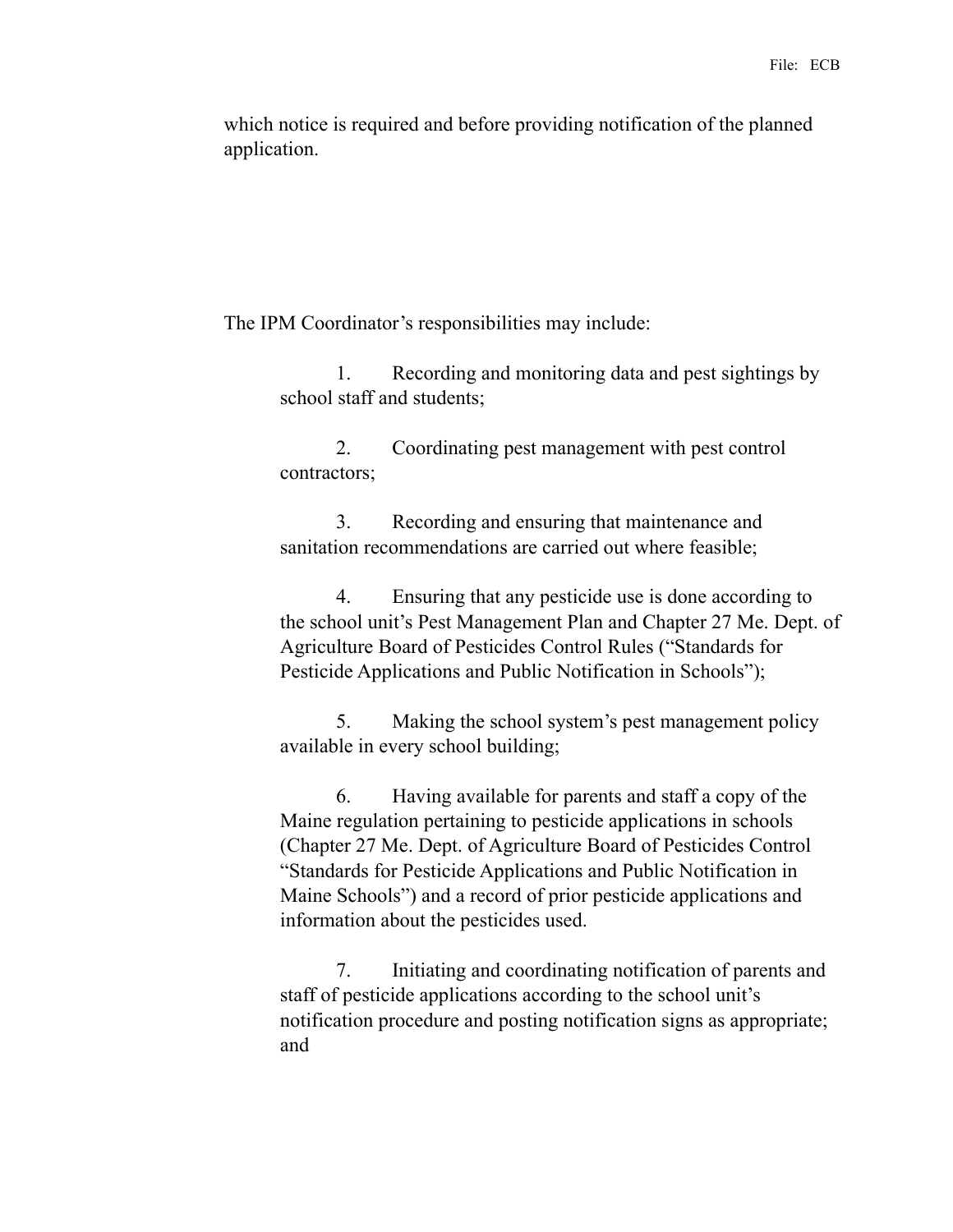8. Recording all pesticides used by either a professional applicator or school staff and maintaining other pest control data.

#### B. Identification of Specific Pest Thresholds

 Routine inspection and accurate identification of pests are needed to recognize potential problems and determine when action should be taken.

 Action thresholds for specific sites will be determined on a case-bycase basis by the IPM Coordinator in consultation with the building principal and/or Superintendent, and if necessary, with the advice of a professional pest control expert.

As pest management objectives will differ from site to site (e.g.: maintaining healthy turf and specific playing surfaces on athletic fields, carpenter ant control in buildings, or maintenance of ornamental plants), differences should be considered before setting an action threshold.

### C. Pesticide Applicators

 Any person who applies pesticides in school buildings or on school grounds, including school personnel, must possess a Maine pesticide applicators license and should be trained in the principles and practices of IPM. All pesticide use must be approved by the school unit's IPM Coordinator. Applicators must follow state regulations and label precautions and must comply with the IPM policy and pest management plan.

#### D. Selection, Use and Storage of Pesticides

 Pesticides should be used only when needed. Non-chemical pest management methods will be implemented whenever possible to provide the desired control. The choice of using a pesticide will be based on a review of other available options (sanitation, exclusion, mechanical means, trapping, biological control) and a determination that these options have not worked or are not feasible. When it has been determined that a pesticide must be used to achieve pest management goals, the least hazardous effective pesticide should be selected. Application should be conducted in

 a manner that, to the extent practicable using currently available technology, minimizes human risk.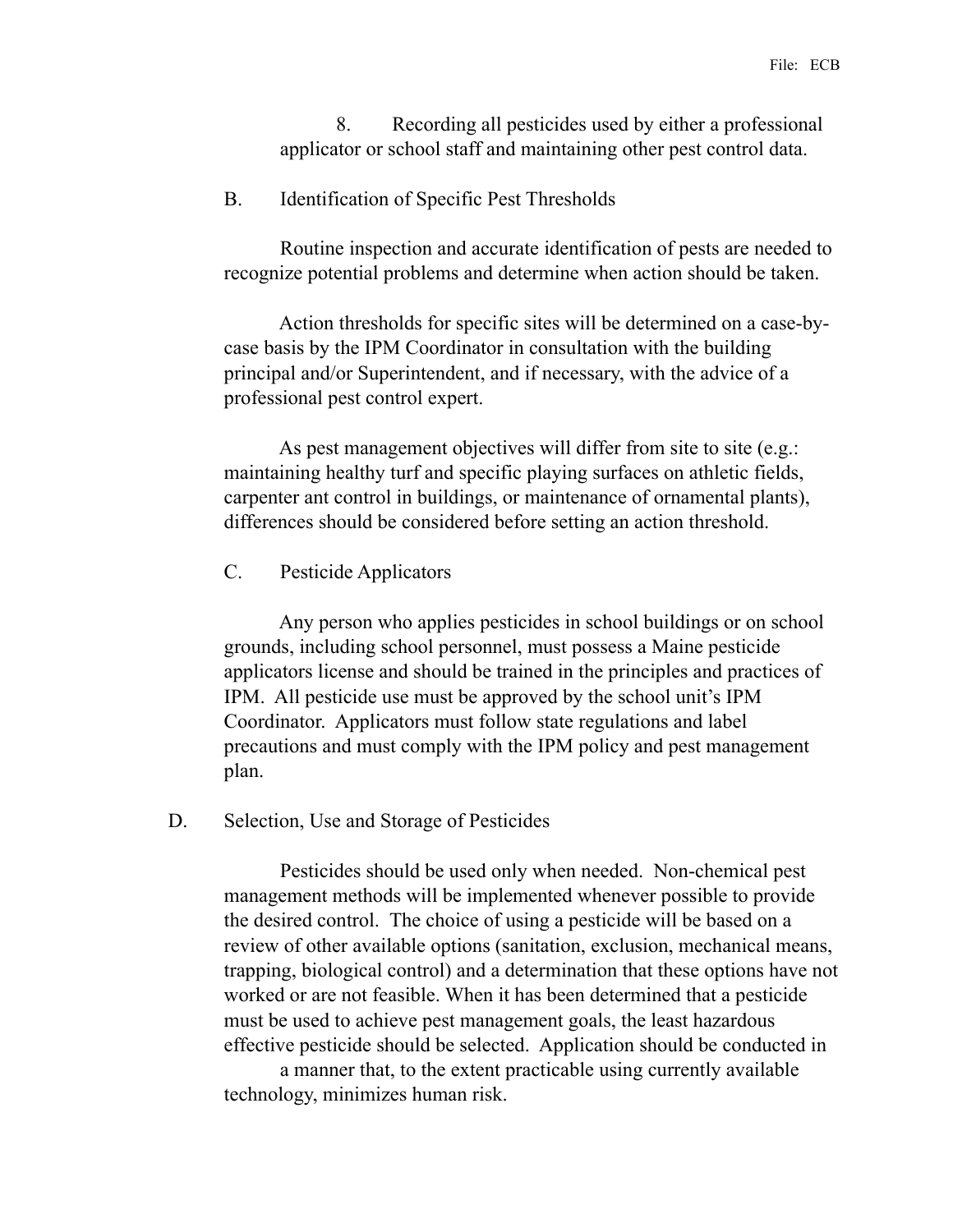Decisions concerning the particular pesticide to be used and the timing of pesticide application should take into consideration the use of the buildings or grounds to be treated.

 Pesticide purchases should be limited to the amount expected to be used for a specific application or during the year. Pesticides will be stored and disposed of in accordance with label directions and state and federal regulations. Pesticides must be stored in an appropriate, secured location not accessible to students or unauthorized personnel.

#### E. Notification of Students, Staff and Parents of Use of Pesticides

 A notice will be provided to staff, students and parents within the first two weeks of the school year briefly explaining the school unit's IPM/ pesticide use policy including provisions for notification to parents and staff of specific planned pesticide applications in school buildings or on school grounds.

 When required by regulations, the school will notify staff, students and parents/guardians at least five days in advance of planned pesticide treatments in the school or on school grounds, including playgrounds and playing fields.

When required by regulations, signs will be posted at each point of access to the treated area and in a common area of the school at least two working days prior to the application and for at least 48 hours following the application in accordance with applicable Maine Board of Pesticides Control regulations.

### F. Recordkeeping

 When a pesticide has been used, records pertinent to the application including labels and material safety data sheets will be maintained at a designated central location and at the school site for two years following application. Records are to be completed on the day the pesticide is applied. Pest surveillance records should be maintained to verify the need for pesticide treatments.